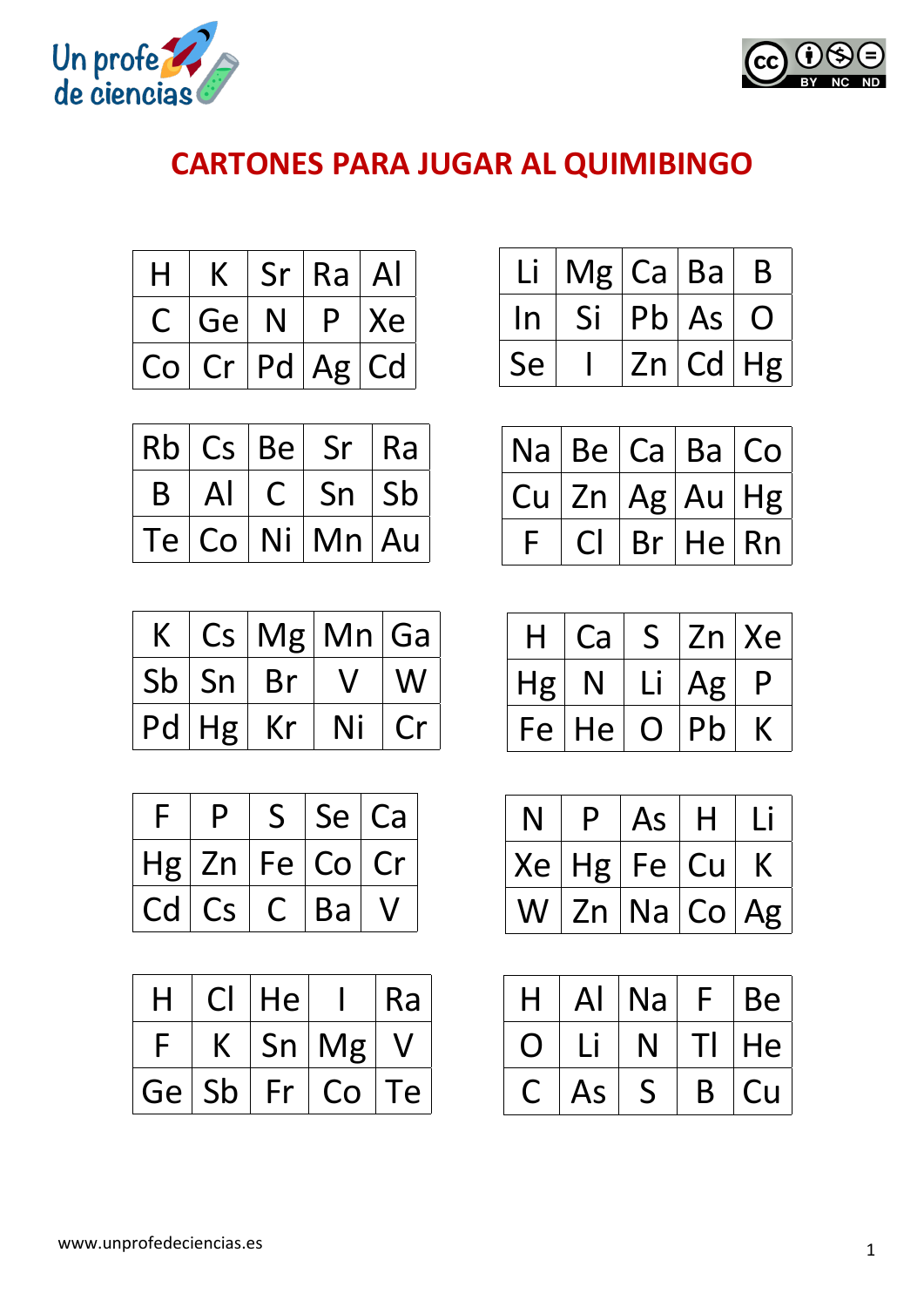



| H. |    |         | Rb Ca Ba Ra    |
|----|----|---------|----------------|
|    |    |         | Ga Ar Se Te Na |
| Ni | Au | $Pd$ Pt | Zn             |

| Na | $\mathsf{K}^-$ | Be Mg          |  |
|----|----------------|----------------|--|
|    |                | Zn Co Hg Mn Cu |  |
|    | Ba             |                |  |

| Cr |    | $V$ $ \textsf{Mn} $ Ag $ \textsf{Cu} $ |            |                |
|----|----|----------------------------------------|------------|----------------|
|    |    | Zn Te Se S                             |            | $\overline{O}$ |
| Sb | Bi |                                        | Pb   Mg Na |                |

| c  |    |    | Fe | Na |
|----|----|----|----|----|
|    |    | Se | D  | Ba |
| Cs | As | Br |    |    |

| Si | Г   | D   |           |   |
|----|-----|-----|-----------|---|
| U  | Fe  | Te' | <b>Cs</b> | H |
|    | Ne' |     | Ca He     |   |

|    |    | Br | Hg Rb |    |
|----|----|----|-------|----|
| Zn | Fr | Na |       | He |
|    |    | Cd | Cs    | Ne |

|    |          | Fe Co Cu Ca |              |    |
|----|----------|-------------|--------------|----|
|    | Mn Hg He |             | $\mathsf{P}$ | Se |
| Zn | H        | $\bigcap$   | Xe           | Si |

| Pt | H  |             | Fe Ra Ga |
|----|----|-------------|----------|
|    |    | He Co Zn Cu |          |
|    | LI | Ni          |          |

|    | As | Sn    | F  | Hg       |
|----|----|-------|----|----------|
| N  | C. | Ge Sb |    | <b>C</b> |
| Pb | D  | Si    | Se | Bi       |

|    | He Ne | B  | W            |    |
|----|-------|----|--------------|----|
| Si | Ar    | Kr | $\mathsf{A}$ | Te |
|    | Co    | Ni | Cr           | Ga |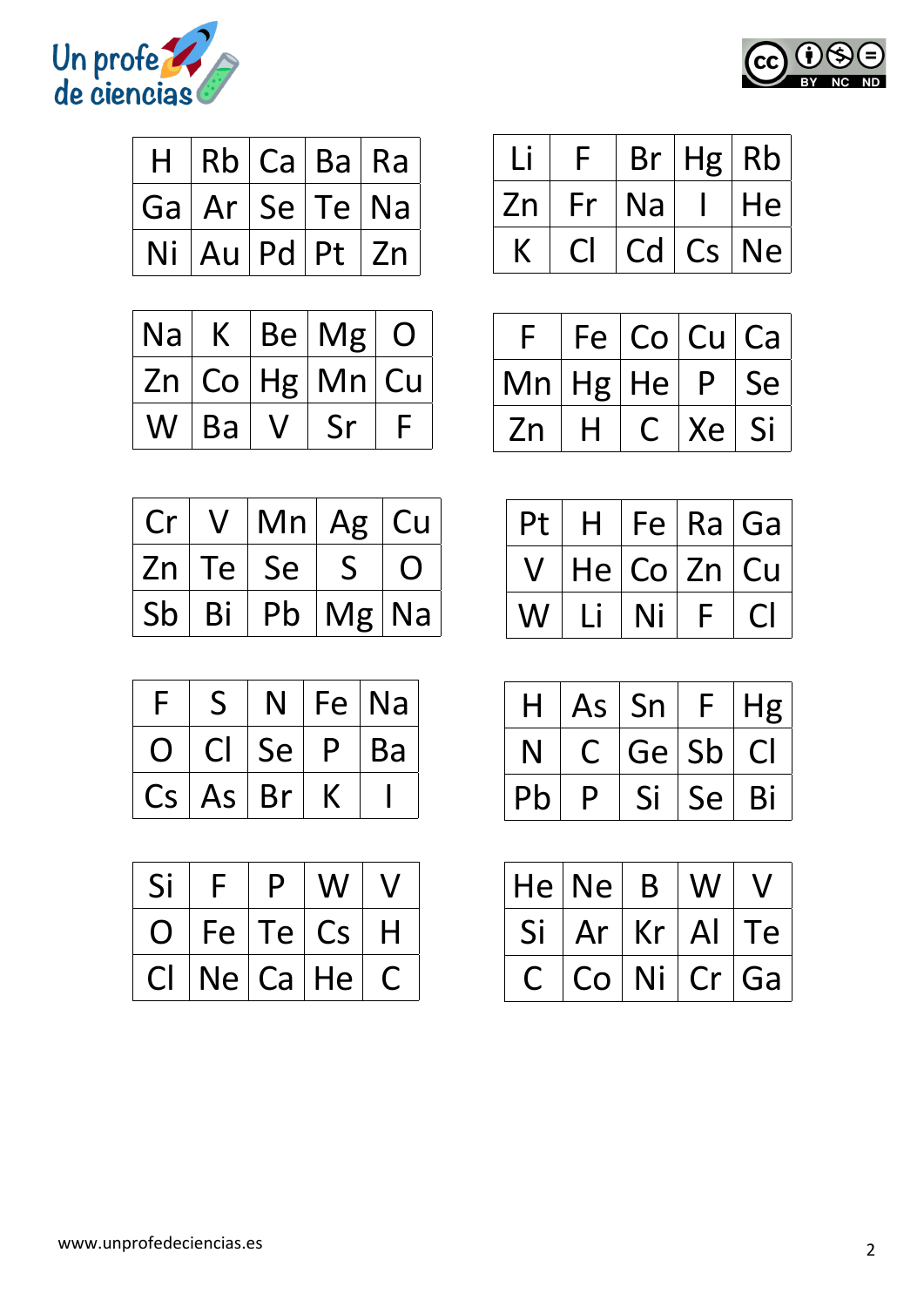



|               | Be Mg Mn |    |   | B  |
|---------------|----------|----|---|----|
| Fr            | Co       | He | H | Zn |
| $\mathsf{Cs}$ | Fe       |    |   |    |

| Au           |   |                  |          | Te   Rn   Sr   Ca |
|--------------|---|------------------|----------|-------------------|
| $\mathsf{C}$ |   | Pt   Se   S   Co |          |                   |
| Si           | N |                  | Pd Zn Cu |                   |

| Si '           |                |              | Fe   Ra   Sr   Se |
|----------------|----------------|--------------|-------------------|
| W <sub>1</sub> | He Bi          | $\mathsf{F}$ | Zn                |
|                | Cd Mn Ca Cr Pd |              |                   |

|    | Lİ. | <b>Na</b> | N  | Ar |
|----|-----|-----------|----|----|
|    |     | B         | He | P  |
| Zn | Cd  | Hg        | Al | W  |

|    |                    |         |    | $ Be $ Hg $ Cd $ Zn $ Mn $ |
|----|--------------------|---------|----|----------------------------|
|    | $V$   Mg   As   Rb |         |    | P                          |
| Cr |                    | Te   Ge | F. | Au                         |

|    | Na |                        | Fe | D |
|----|----|------------------------|----|---|
| B  | Ga | $\mathsf{C}\mathsf{s}$ | Al |   |
| Ge |    | Fr                     |    |   |

| Zn |    | Kr | He | Ne <sub>1</sub> |
|----|----|----|----|-----------------|
|    | Ba | Bi | B  | Al              |
|    | D  |    | Sb | Н               |

| Fe | Co Ni    |    | $\bm{V}$       | W  |
|----|----------|----|----------------|----|
|    | He Br Ar |    | $\overline{O}$ |    |
|    | Ne l     | Cl | Kr             | Se |

|    | Hg | Bi | $\mathsf{S}$ | Se |
|----|----|----|--------------|----|
|    | H. |    | Ag Au        | Zn |
| Na | W  | Fe | Н            |    |

|    | Ca | 【 】 | Ag |
|----|----|-----|----|
|    | Hg | Br  |    |
| Au | Be |     | He |